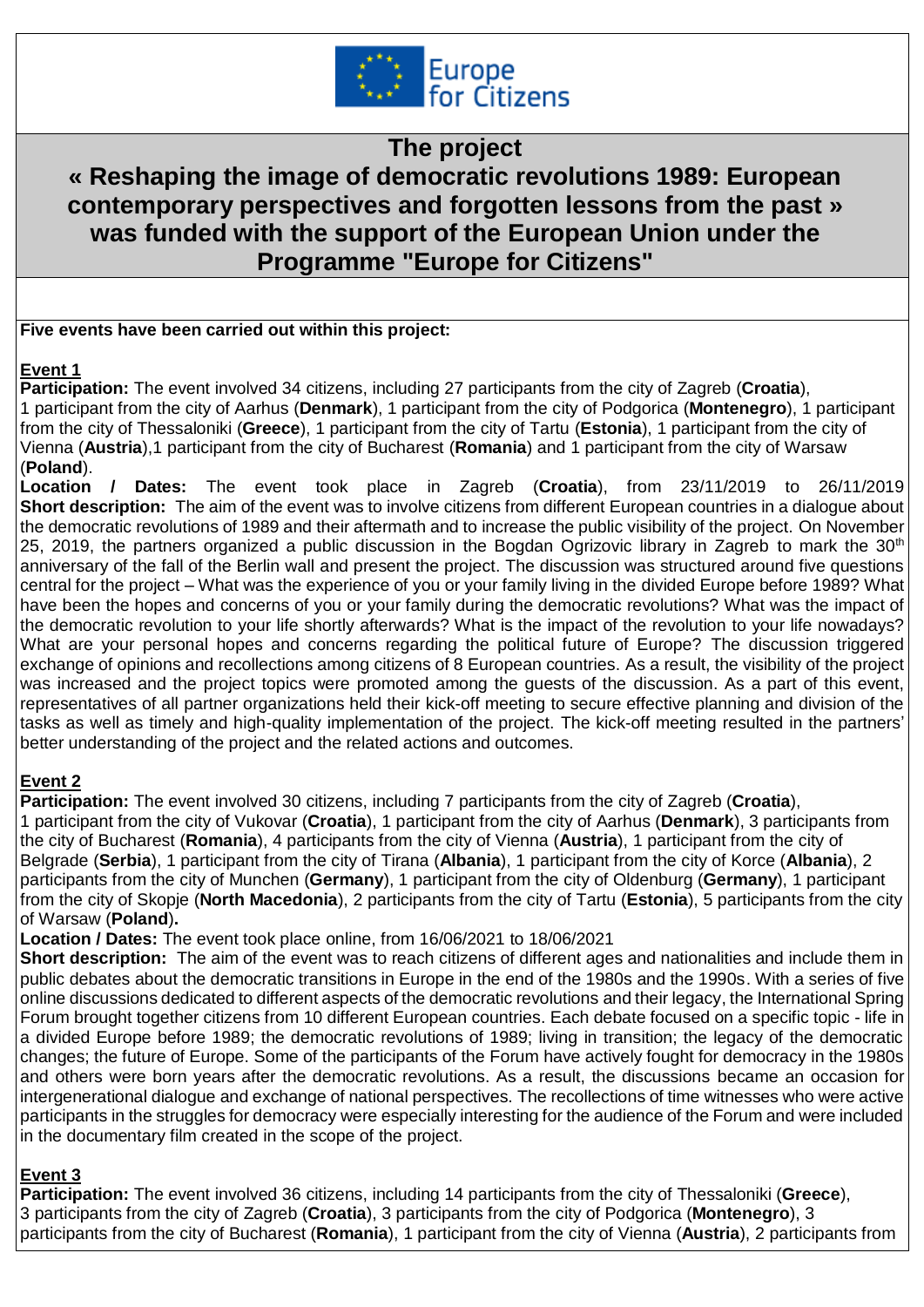the city of Belgrade (**Serbia**), 1 participant from the city of Tirana (**Albania**), 3 participants from the city of Warsaw (**Poland**), 1 participant from the city of Wroclaw (**Poland**), 1 participant from the city of Bitola (**North Macedonia**), 1 participant from the city of Skopje (**North Macedonia**)**,** 2 participants from the city of Aarhus (**Denmark**)**,** 1 participant from the city of Vejen (**Denmark**)**.**

**Location / Dates:** The event took place in Thessaloniki (**Greece**), from 22/09/2021 to 26/09/2021 **Short description:** The aim of the event was to present the documentary film "How did 1989 change Europe?" and the manual with didactic materials "1989: a lesson from the past" created in the scope of the project to professionals from formal and non-formal education. The Seminar for history educators brought together history teachers and youth workers from 10 European countries. The film and the manual were presented to the participants with suggestions on how to use them as educational tools. The feedback from the history educators was positive and enthusiastic, highlighting that they will use the presented materials and that such educational tools are much needed to improve youth's knowledge of the democratic revolutions. A public presentation of the project with a screening of the film followed by a discussion was held on September 24, 2021, in the public space BalkanHeart in the center of Thessaloniki. As a result of this event, the sustainable dissemination of the project results was secured, the visibility of the project was increased and the project topics were promoted among educational professionals across Europe. While together in Greece, the representatives of the partner organizations held their transnational meeting to define the roles and deadlines for the forthcoming online campaign #reshaping1989.

# **Event 4**

**Participation:** The event involved 324 citizens, including 30 participants from the city of Zagreb (**Croatia**), 15 participants from the city of Tartu (**Estonia**), 27 participants from the city of Păușești-Măglași (**Romania**), 34 participants from the city of Măcin (**Romania),** 30 participants from the city of Dorobantu (**Romania**), 14 participants from the city of Sagna (**Romania**), 16 participants from the city of Trifesti (**Romania**), 12 participants from the city of Ighiu (**Romania**), 15 participants from the city of Sard (**Romania**), 21 participants from the city of Tăuții-Măgherăuș (**Romania**), 4 participants from the city of Aarhus (**Denmark**), 26 participants from the city of Podgorica (**Montenegro**), 32 participants from the city of Vienna (**Austria**), 19 participants from the city of Thessaloniki (**Greece**) and 29 participants from the city of Warsaw (**Poland**).

## **Location / Dates:**

Croatia: Two workshops took place online, one on 29/10/2021 and the other on 09/12/2021 Estonia: One workshop took place online on 25/11/2021 Romania: Eight workshops took place in person in:

- the city of Păusesti-Măglasi on 17/12/2021 - the city of Măcin on 15/12/2021
- the city of Dorobantu on 18/12/2021
- the city of Sagna on 17/12/2021
- the city of Trifesti on 16/12/2021
- the city of Ighiu on 21/12/2021
- the city of Sard on 09/12/2021
- the city of Tăuții-Măgherăus on 16/12/2021

Denmark: One workshop took place in the city of Aarhus on 18/11/2021 Montenegro: One workshop took place in the city of Podgorica on 21/12/2021 Austria: One workshop took place online on 22/11/2021

Greece: One workshop took place in the city of Thessaloniki on 19/01/2022 Poland: One workshop took place in the city of Warsaw on 18/11/2021

**Short description:** The aim of the event was to present the film, the manual and the texts from the online campaign #reshaping1989 to the local communities of all 8 partner organizations. With a total of 16 workshops and 324 participants this event was crucial for the dissemination of the project. Depending on the epidemiological situation in each country some of the workshops took place online and some were held in person. However, at each workshop the project, its results, and the Europe for citizens programme were presented. After each screening of the film, there was a discussion structured around the five main questions of the project. To stimulate intergenerational dialogue, the workshops were organized with citizens of different ages who were encouraged to share their reflections on the topic. The workshops in Estonia, Denmark and Austria brought together interested members of the general public with various professional backgrounds to improve their knowledge of the democratic revolutions and nourish inclusive dialogue on the project's topics. The workshops in Croatia focused on teachers from elementary and secondary education to stimulate further use of the project results. The workshops in Romania, Montenegro, Greece and Poland focused on youth to include them in the discussion about the democratic revolutions and introduce them to the topic about which little is thought in formal education. The positive feedback from the workshops further motivated the partners to use the project results in their future work.